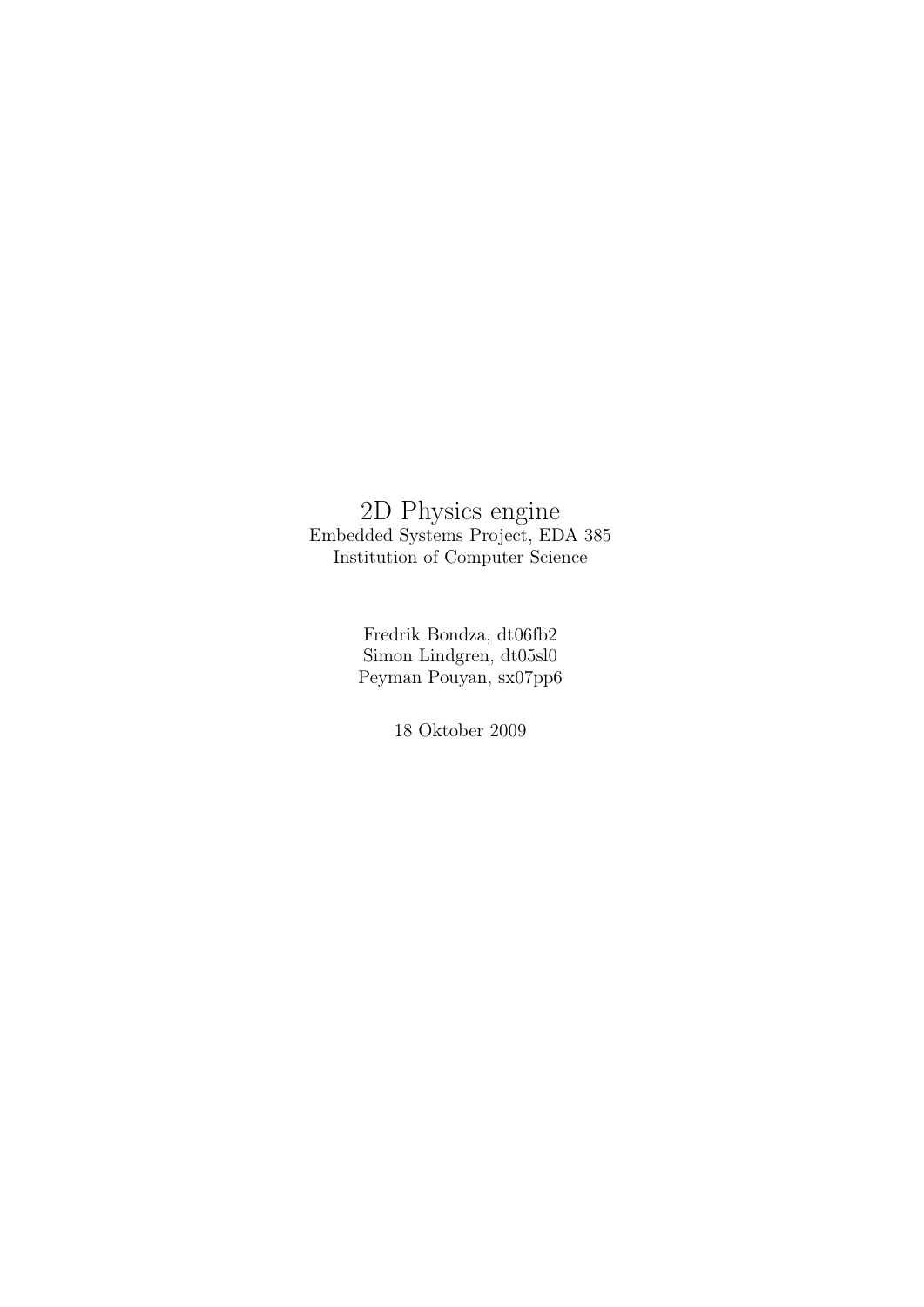#### Abstract

This report describes the development of a two-dimensional physics engine as an embedded system on a Digilen Nexys2 FPGA board. The details of both the hardware and software design is presented. Encountered problems and solutions are listed. Finally the lessons and conclusions which this project resulted in is presented.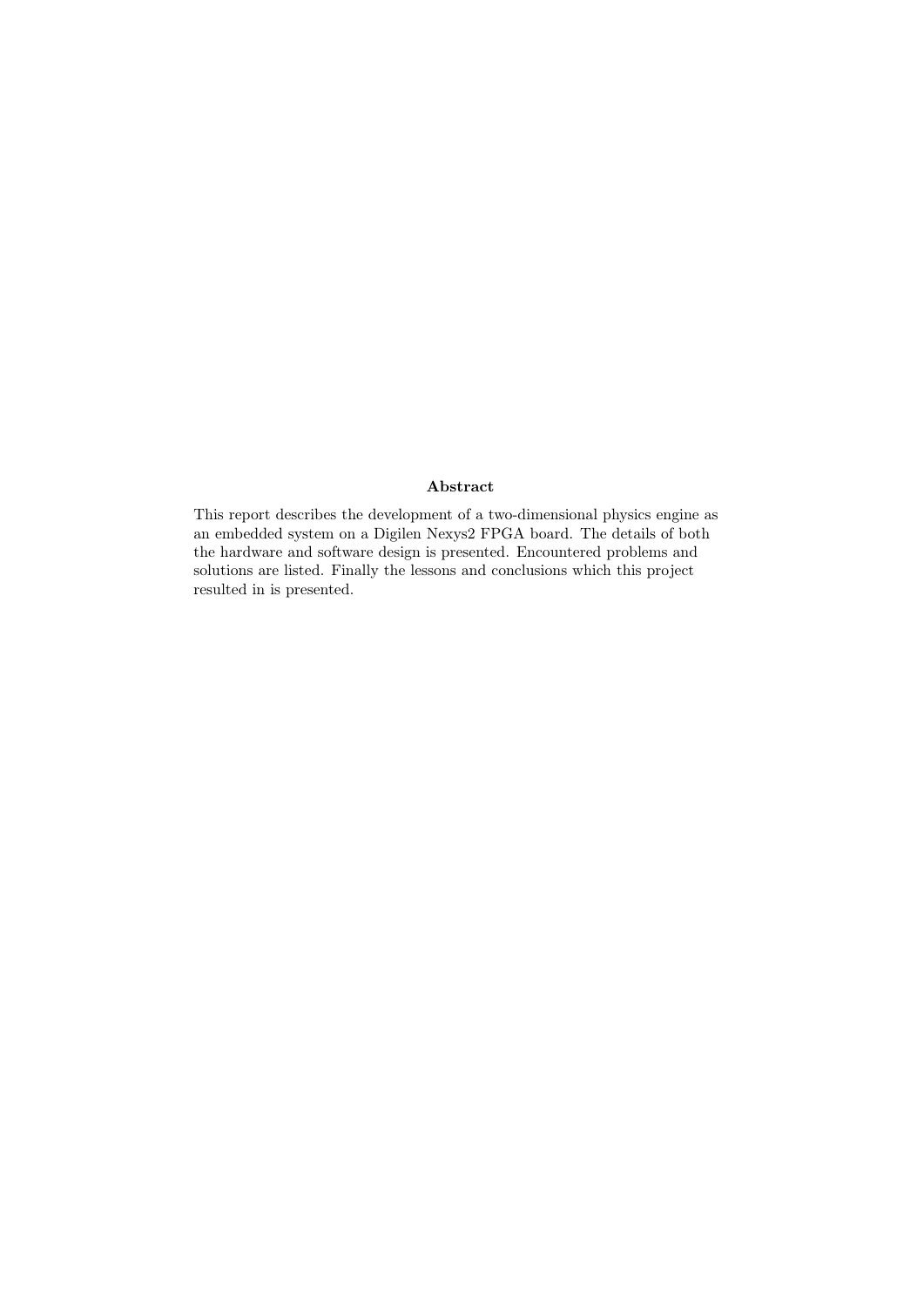# Contents

| $\mathbf{1}$           | Introduction                                                                | $\mathbf{1}$   |  |  |  |
|------------------------|-----------------------------------------------------------------------------|----------------|--|--|--|
|                        | Difference compared to proposal $\ldots \ldots \ldots \ldots \ldots$<br>1.1 | $\mathbf{1}$   |  |  |  |
| $\mathbf{2}$           | Physics engine                                                              |                |  |  |  |
|                        | 2.1                                                                         | $\overline{2}$ |  |  |  |
|                        | 2.2                                                                         | 3              |  |  |  |
|                        | 2.3                                                                         | 3              |  |  |  |
|                        | 2.4                                                                         | 3              |  |  |  |
| 3                      | PS/2 Controller<br>3                                                        |                |  |  |  |
| $\boldsymbol{\Lambda}$ | <b>VGA</b> Controller                                                       | $\overline{4}$ |  |  |  |
|                        | 4.1                                                                         | 5              |  |  |  |
|                        | 4.2                                                                         | 5              |  |  |  |
|                        | 4.3                                                                         | 6              |  |  |  |
| 5                      | MicroBlaze<br>6                                                             |                |  |  |  |
| 6                      | <b>Problems and Solutions</b>                                               | 6              |  |  |  |
|                        | 6.1                                                                         | 6              |  |  |  |
|                        | 6.2                                                                         | $\overline{7}$ |  |  |  |
|                        | Synchronize reads from BRAM to VGA controller $\ldots \ldots$<br>6.3        | 7              |  |  |  |
| $\overline{7}$         | Possible improvements                                                       | 7              |  |  |  |
|                        | 7.1                                                                         | $\overline{7}$ |  |  |  |
|                        | 7.2                                                                         | 8              |  |  |  |
|                        | 7.3                                                                         | 8              |  |  |  |
| 8                      | <b>Lessons and Conclusions</b>                                              |                |  |  |  |
| 9                      | Installation and user manual                                                |                |  |  |  |
|                        | 10 Contributions<br>9                                                       |                |  |  |  |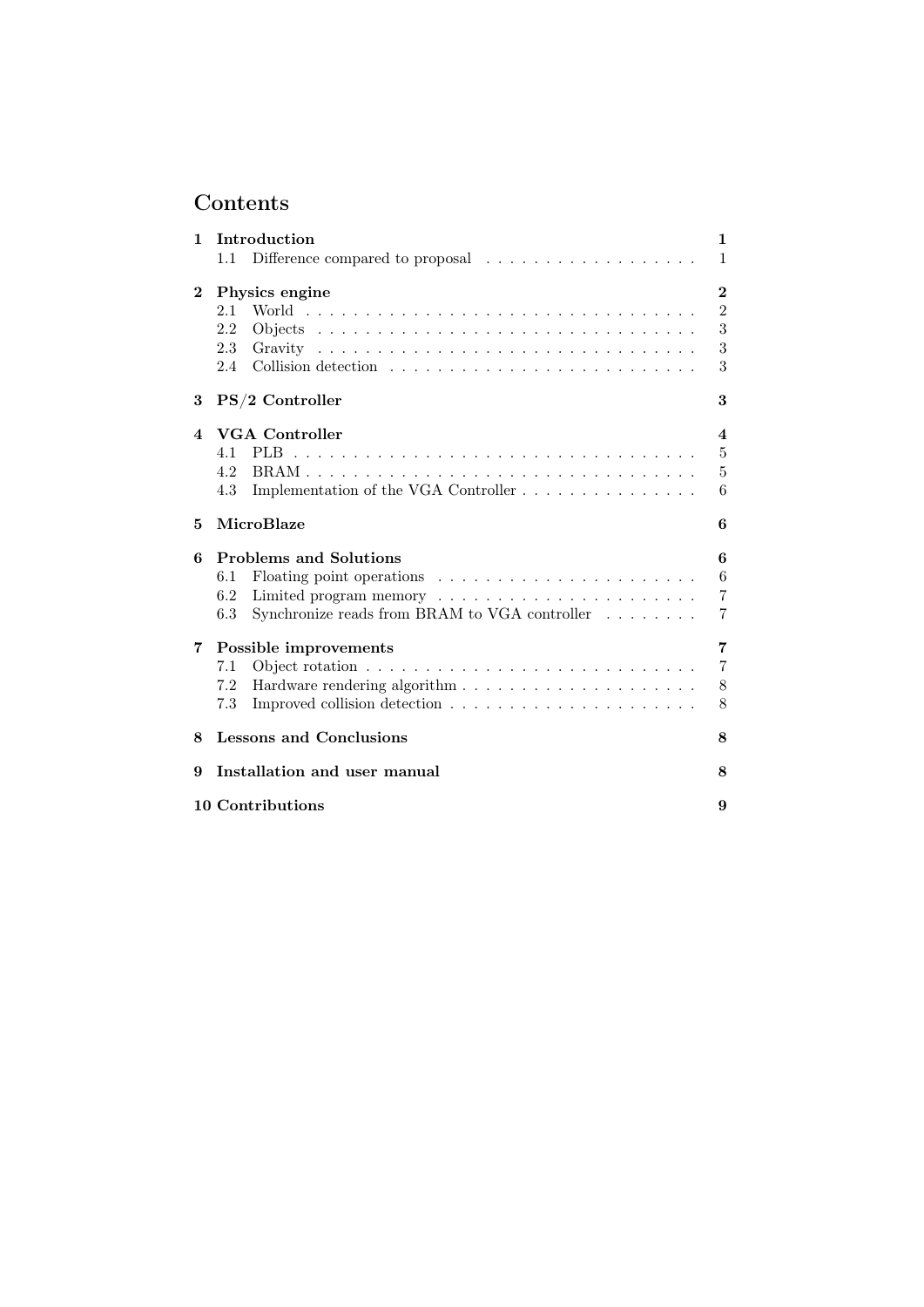# 1 Introduction

The goal of this project was to implement a basic physics engine which would render all objects onto a screen running on a Nexys2 FPGA board. The engine should simulate gravitational acceleration and collision detection for all of the objects in the world. The user should be able to add objects, via a keyboard, to the world so that multiple objects could be simulated at the same time.



Figure 1: Basic architecture

The basic architecture of the system is shown in figure 1. The hardware consists of a VGA controller with a built-in BRAM, an XPS PS/2 controller, an XPS interrupt controller and a MicroBlaze softcore processor. In software there are two important parts, the physics engine and an interrupt routine.

#### 1.1 Difference compared to proposal

The initial project idea was to be able to simulate objects of different shapes in the physics engine. It was intendet to be able simulate squares and circles. This would require a general way of describing objects so that the collision detection algorthim and drawing algorithm could easily handle both shapes. Because this would make alot of functions much more complicated the engine can not simulate circular objects, instead the engine only handles square objects.

Also there is no collision detection algorithm implemented in hardware. This is mostly because the software collision detection algorithm was very fast and thus it would not have a noticeable affect on the performance.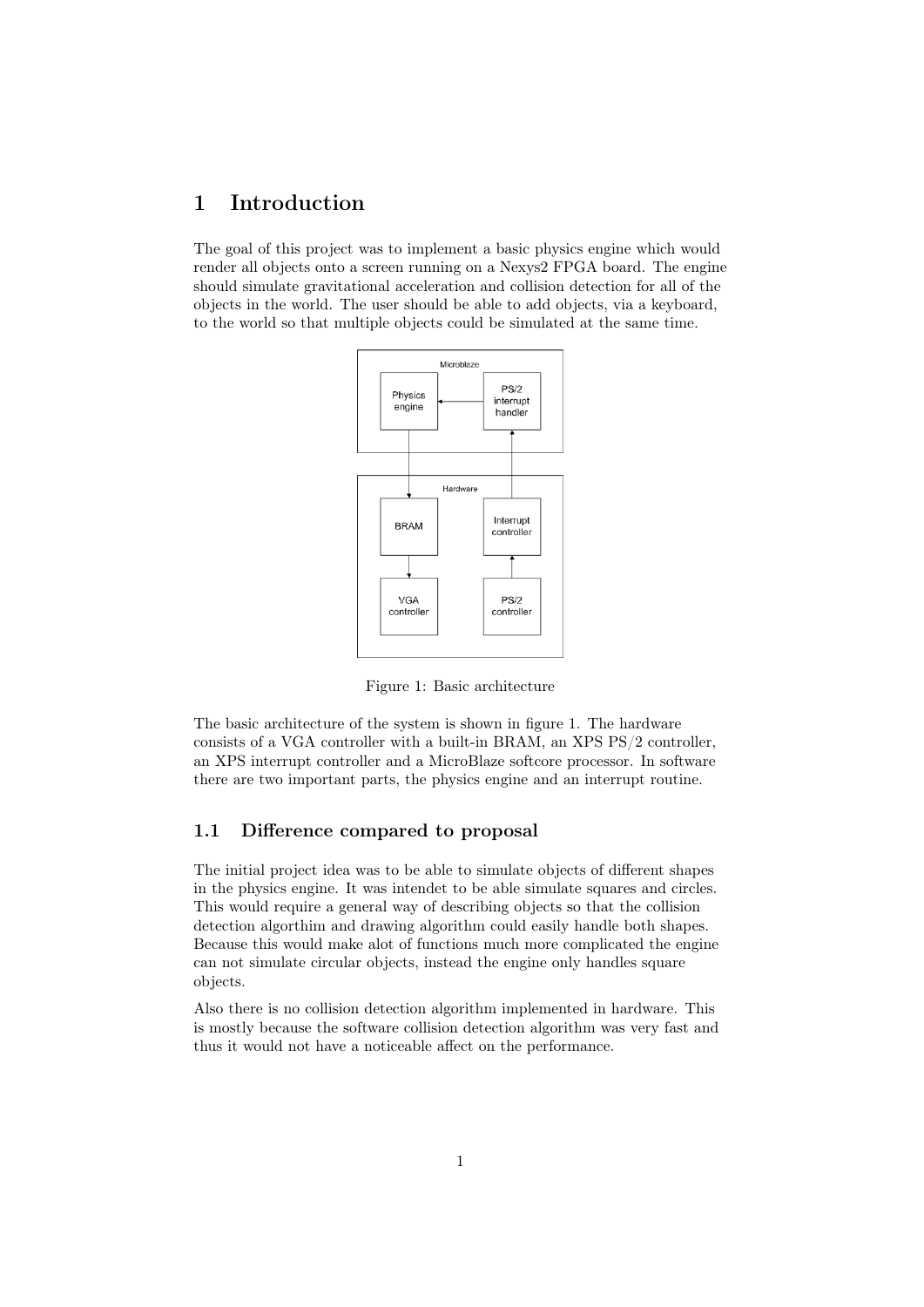# 2 Physics engine

Physics engines are used in video games to simulate realistic behaviour for all objects inside the game. For example to check if a shot hit the target or to calculate how a car will handle when turning into a corner.

The basic physics engine was first implemented on a standard computer and then ported to the FPGA board. This made the development of the engine somewhat simpler since it makes debugging easier. The approach was to first implement physics for a single particle and then extend the engine to handle objects of different sizes.

To make testing of the simulations easier each part of the simulations were added step by step, i.e. first updating position, velocity, acceleration and force of each object. Then a simple collision detection to check for collisions with the world and then object to object collision was implemented.



Figure 2: Physics engine dataflow

Figure 2 shows the physics engines different tasks. When the program is started the engine, PS/2 controller and the interrupt routine used to handle PS/2 interrupts is initiated. This means setting up global variables, pointers, vectors and registering interrupt routines which is needed for the program to work as intended.

#### 2.1 World

The world which is visible to the user is represented by the edges of the drawing area on the screen. In the physics engine the size of the world is changed, compared to the screen, to achieve greater precision when performing calculations on objects.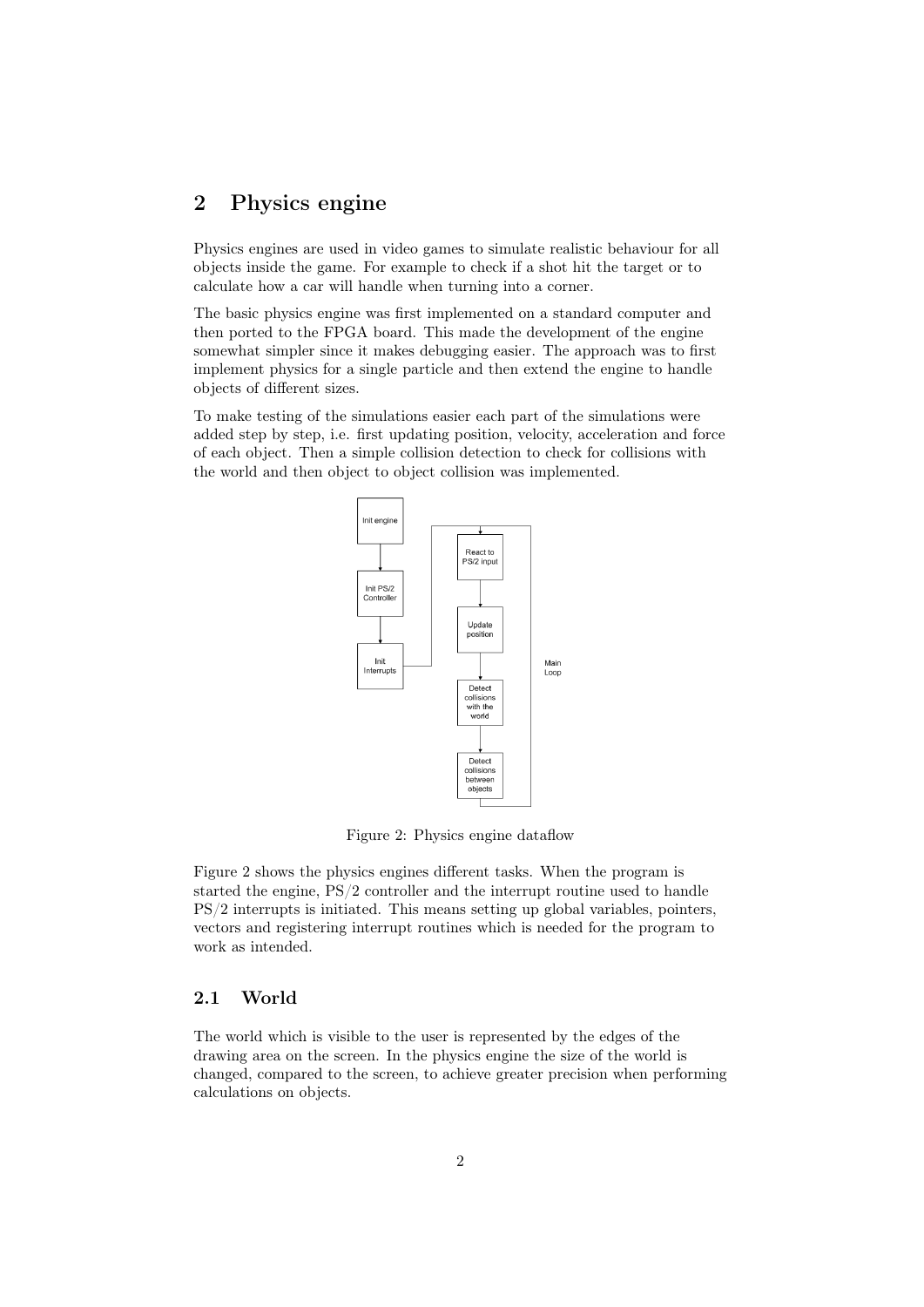#### 2.2 Objects

The engine can simulate multiple sqaures existing in the world at the same time. Each object has four vectors representing position, velocity, acceleration and force. In order to be able to perform collision detection each of the objects also have the minimum and maximim values of the space it occupies on each axle.

#### 2.3 Gravity

All of the objects in the world is affected by the gravitational acceleration. This is always active and applied everytime an object is updated. Just like in the real world this will make all of the objects fall to the ground, which would be represented by the bottom of the drawing area on the screen.

#### 2.4 Collision detection

There are two basic types of collision detection, object to world collision and object to object collision.

Collision between an object and the world is quite simple since the world is non-moving and in this case it is considered to have inifinite mass. This means that when a collision occurs only the colliding object will be affected. So the colliding object will simply bounce of the ground, like a for example a tennis ball. It will also loose some of its kinetic energy with each collision.

Performing collision detection between two objects is much more complicated than collision between an object and the world because both of the objects can be moving and they can have different masses. This means that the two object should have a different amount of force applied to them when the collision occurs.

A problem which might occur when trying to detect collision between objects is that if the objects have very high velocities they may pass eachother so that they never overlap between two updates, even though they would have collided in the real world. Although in this case the size of the world is limited and relatively small, and the engine has relatively high precision, thus preventing this problem.

## 3 PS/2 Controller

A PS/2 controller was needed in order to be able to control the physics engine. For example add objects, set object size and remove all objects from the world.

At first a PS/2 custom IP was created to handle input from the keyboard. The architecture of this custom PS/2 controller is shown in figure 3.

This architecture worked on the falling edge of the PS/2 clock then the shift register will store the data. The Finite State Machine(FSM) will look for 11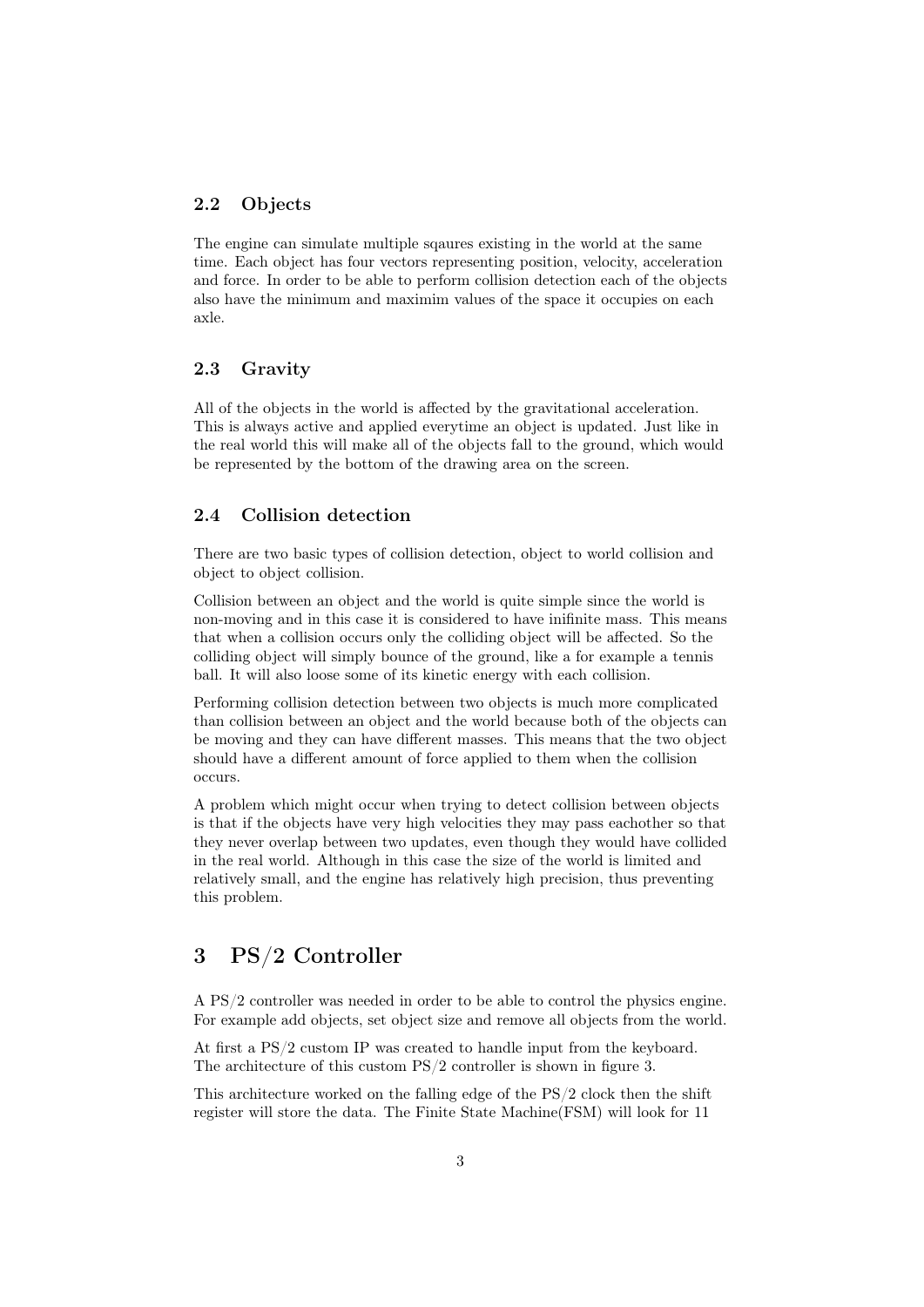

Figure 3: PS/2 Controller design

bits of PS/2 data and when those are found the last flip-flop will output the scan code.

This design could receive input from the PS/2 keyboard as intended. However it would not work with the MicroBlaze processor and an interrupt controller to generate interrupts when a key was pressed.

Therefore this design was abandoned and instead the XPS PS/2 controller combined with an XPS interrupt controller was used from the Xilinx EDK library.

Since the used PS/2 component is part of the standard XPS library the number of slices it occupies is not of any importance for this report thus it is not mentioned.

# 4 VGA Controller

The VGA controller consists of three major parts, those are the PLB interface and control logic, the BRAM and the VGA controller itself. A bitmap is stored in the BRAM which represents the picture to draw. The processor can write directly to this BRAM to change the image on the screen. The VGA controller reads one word from the BRAM once every 64th clock cycle, with a 50 Mhz clock, to draw onto the screen. Every bit in the memory is directly mapped to a pixel on the screen.

Each of the parts shown in figure 4 is discussed in detail in the following subsections.

The device occupancy for the VGA controller according to the Xilinx EDK was 2% of the total amount of slices.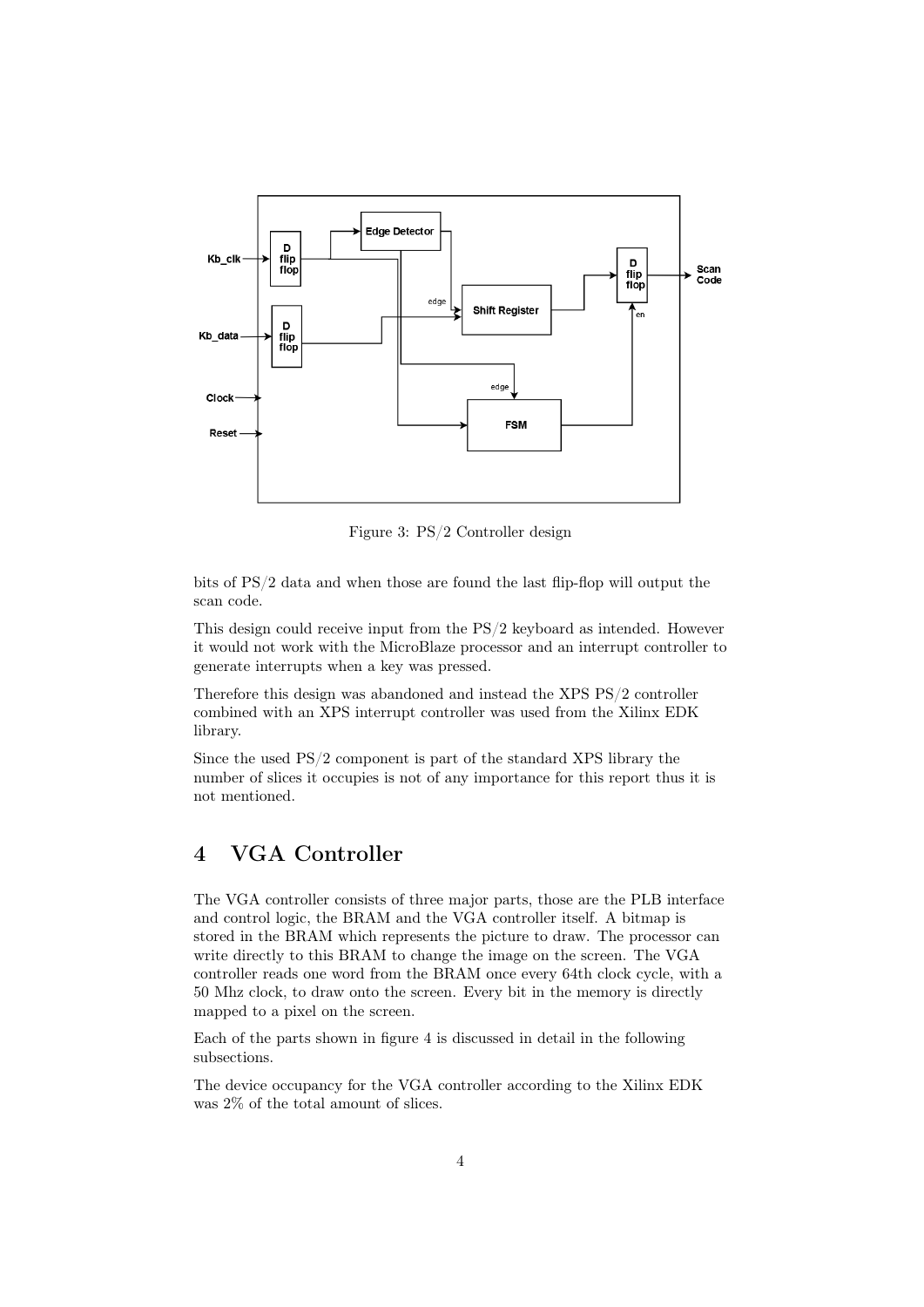

Figure 4: VGA Controller design

#### 4.1 PLB

The PLB is created using the create peripheral function in Xilinx Platform Studio. Then the PLB logic was slightly modified to read from the PLB and write to the VGA controller BRAM. It is only possible to read complete words from the bus, i.e. 32 bits, instead of reading and writing bytes. To make addressing the VGA controller easier from software the addresses sent to the PLB controller is right shifted twice which means that the software can address the VGA controller just like a normal vector.

The downside of this is that when addressing the VGA controllers BRAM it will require four times the amount of addresses when writing to the VGA controller. But the result this is that it will be easier and more obvious how to address the VGA controller from software.

#### 4.2 BRAM

The BRAM component of the VGA controller is configured to only support writes from the PLB and the reads from the VGA controller. This means that there only exists one-way communiction from the MicroBlaze to the VGA controller. Two-way communication is unnecessary because the software does not need to know which pixels that should be shown on the screen.

The size of the VGA controller BRAM is 12.5 KB. The whole picture which should be displayed onto the screen is stored in the BRAM as a bitmap, this means that one bit in the memory directly represents a pixel on the screen. The BRAM address signal is 12 bits wide, this means that it is possible to address up to 16 KB of memory. However there is no functionality to check if this occurs and thus addressing more than 12.5 KB may result in strange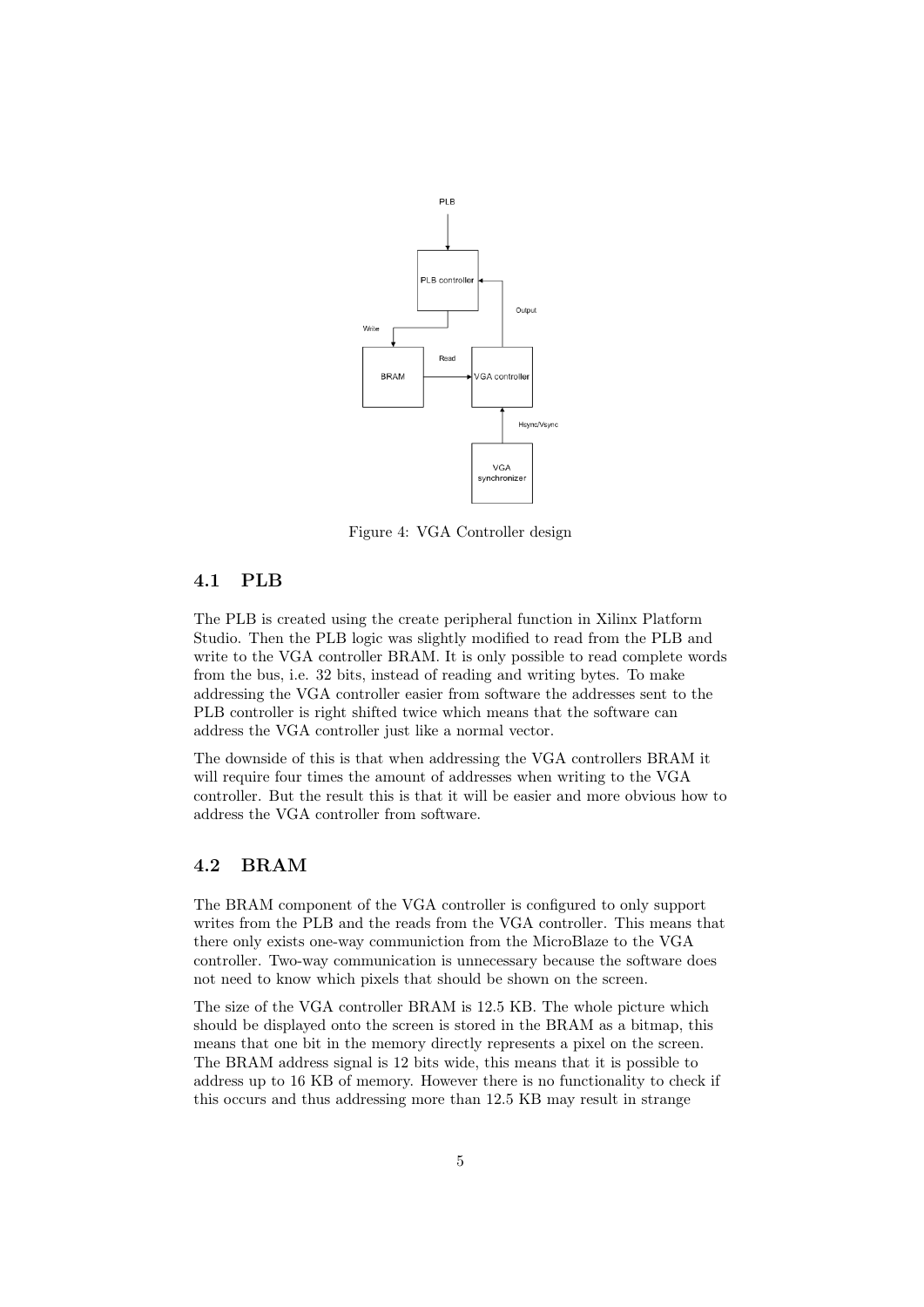behaviour of the whole program.

#### 4.3 Implementation of the VGA Controller

There are two major parts of the VGA controller each of them controls one task.

First there is the synchronizer which generates the vertical and horizontal synchronization signals which is needed for the screen to be able to display the signals. It also generates two signals to keep track of the pixel position on the screen. SIGNALS???

The second part is the controller itself which handles the signals from the synchronizer component to decide which color should be painted for each pixel. The picture on the screen consists of three parts, a background, a border and the drawing area. The background which is just a grid that is drawn where the border and drawing area is not located. Then the border surrounds the drawing area and the drawing area is where the data written from the physics engine will appear.

## 5 MicroBlaze

The MicroBlaze used in this project had the Floating Point Unit(FPU) enabled in order to be able to do fast floating point calculations. Therefore it is relevant to mention the device occupancy for the MicroBlaze processor including the FPU since that will differ from the normal processor size.

The MicroBlaze processor including the FPU occupied 12% of all avalable slices.

# 6 Problems and Solutions

#### 6.1 Floating point operations

When developing the physics engine the initial approach was to use floating point numbers to represent the position, velocity, acceleration and force with high precision. The problem this presented was that the calculations could not be done fast enough beacuse of the more complicated nature of the floating point number representation. Even though the hardware Floating Point Unit(FPU) was used with mircoblaze the calculations could not be performed fast enough.

The solution to this problem was to try to eliminate as many of the floating point calculations as possible, since the processor can compute integer operations many times faster than floating point operations. This approach presents another problem which is that the precision is lost when using integers instead of floating point numbers.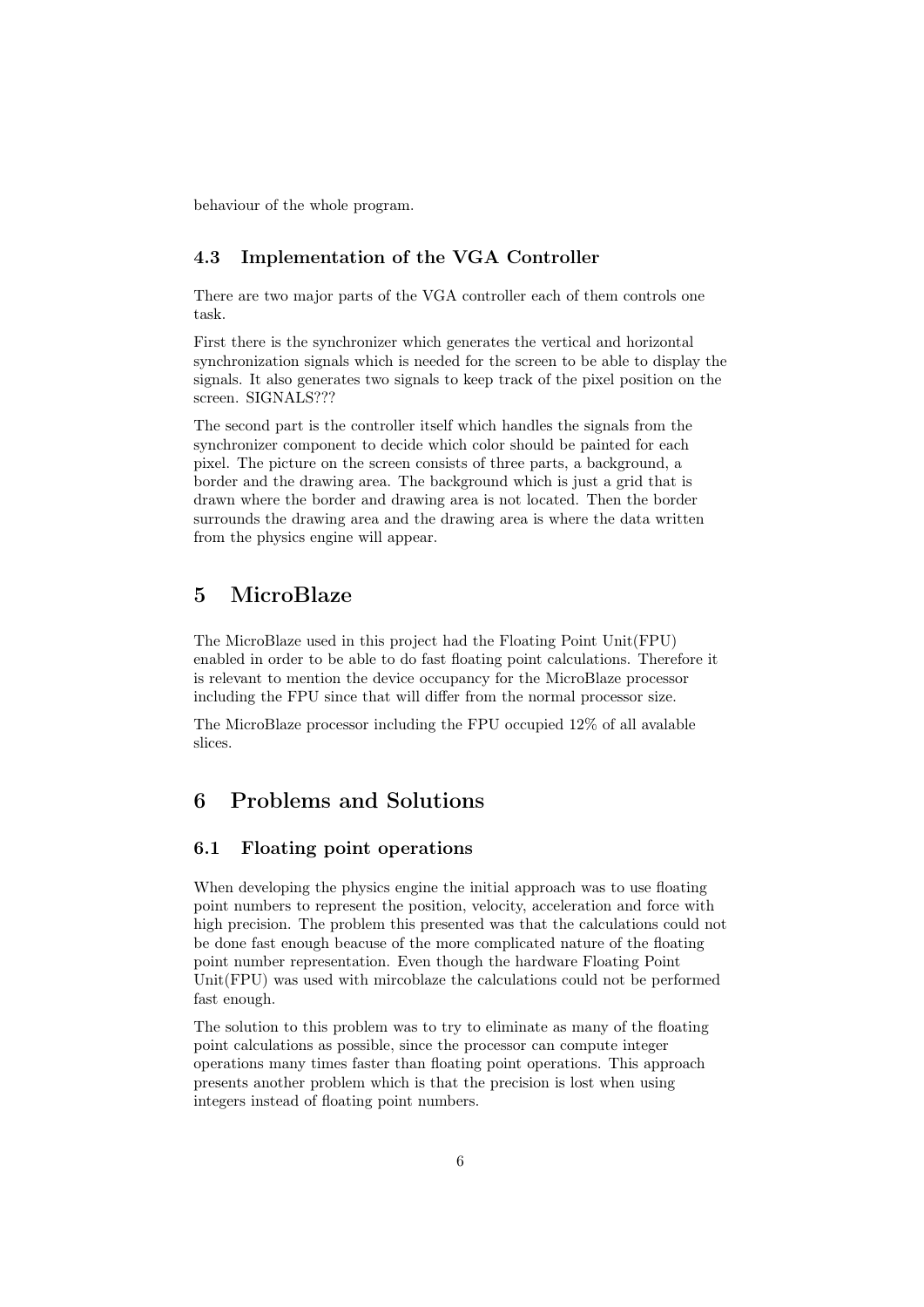To compensate for this the position and size of all objects was multiplied with a constant, which would represent a single pixel. This means that moving an object by the amount of the constant in either axle would make the object move one pixel on the screen. Much like a fixed point representation of a number except that this needs no conversion. The on-screen pixel position is available with just a simple shift operation.

#### 6.2 Limited program memory

The size of the program is limited by the size of instruction memory available on the board. In this case the program was too large to fit into the memory when printout functions was used. This also resulted in debugging issues since no information about objects in the physics engine could be printed.

One of the solutions to this problem is to set the compiler to optimize the size of the program. This means that the size of program might decrease but the performance will also decrease. Another solution is to remove any printout functions since string formatting options and print functions require quite alot of instruction memory. Avoiding unnecessary instructions and assignments is also a good idea, in other words the user optimizes the code himself.

#### 6.3 Synchronize reads from BRAM to VGA controller

Since the VGA controller uses a 32 bit buffer, this means that after a 32 clock cycle period the buffer has to be updated.

The hardware runs at a frequency of 50 Mhz and the pixel position is updated at a rate of 25 Mhz. This combined with the one clock cycle delay of the BRAM created a problem. If a read is performed when there is only one pixel left to draw in the buffer then the buffer will be updated and the pixel will get an incorrect value. If the read was performed on the first pixel in the buffer then the data would arrive too late and old values from the buffer would be used before the new data arrived.

This problem was solved by modeling the read operation as a FSM. The FSM has two states, a read state and a idle state. The idle state is used when there is no need to update the buffer. In the read state, data is read from the BRAM and assigned to the buffer signal. That way the new buffer value will be available the next clock cycle which solves this problem.

### 7 Possible improvements

#### 7.1 Object rotation

One way to improve the physics engine is to add code which can calculate rotation on objects. This would give a more realistic simulation. However making rotational calculations on objects would probably require to represent objects by just using vectors which means that each update iteration would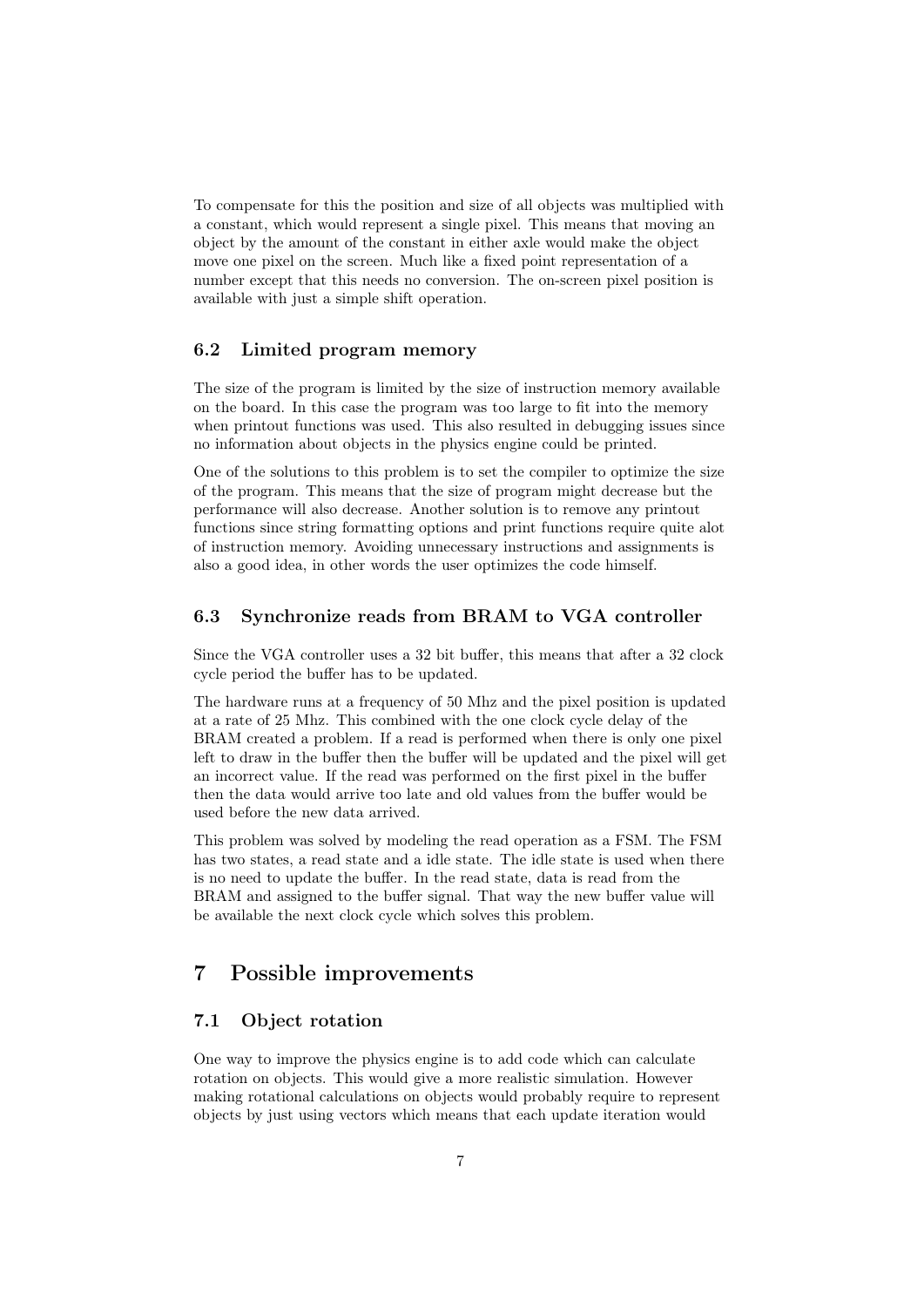take longer time. When rotations are taken into account the collision detection part of the engine will not work and would have to be changed to a more advanced algorithm.

#### 7.2 Hardware rendering algorithm

Another improvement would be to move the rendering algorithm into hardware, this would speed up the program but the effect would probably not be noticeable to the user. The current algorithm is very fast due to the fact that the only kind of shape to draw is squares, if other shapes would be introduced the drawing algorithm would probably need to be implemented in hardware.

#### 7.3 Improved collision detection

The collision detection algorithm could be improved by changing it to a more general algorithm which can handle objects of different shapes and rotating objects, i.e. objects at an angle compared to the x and y axis. The current collision detection algorithm is dependent upon how the objects is represented and will not work if all of the objects are represented by just using vectors. Since this would be more complex it would probably also have an impact on performance. Therefore a more complex collision detection algorithm would be better to implement in hardware.

## 8 Lessons and Conclusions

When software is developed it is easier to start out on a normal computer and then port the software. This is because it is easier to debug the program on a normal computer since there is not the same limitations on instruction memory, therefore printouts are always available.

It is also a good idea to get familiar with the tools before starting a new project, which components are available.

When writing VHDL code always simulate everytime something is added or changed. There is usually some small errors or bugs which will be extremely hard to find otherwise.

#### 9 Installation and user manual

To test this project an archive with the all of the project files are needed. Then the archive needs to be unpacked into a project folder.

Then open the project in the Xilinx EDK using the unpacked project files. When the project is open, choose device in the menu and then in the submenu click update bitstream.